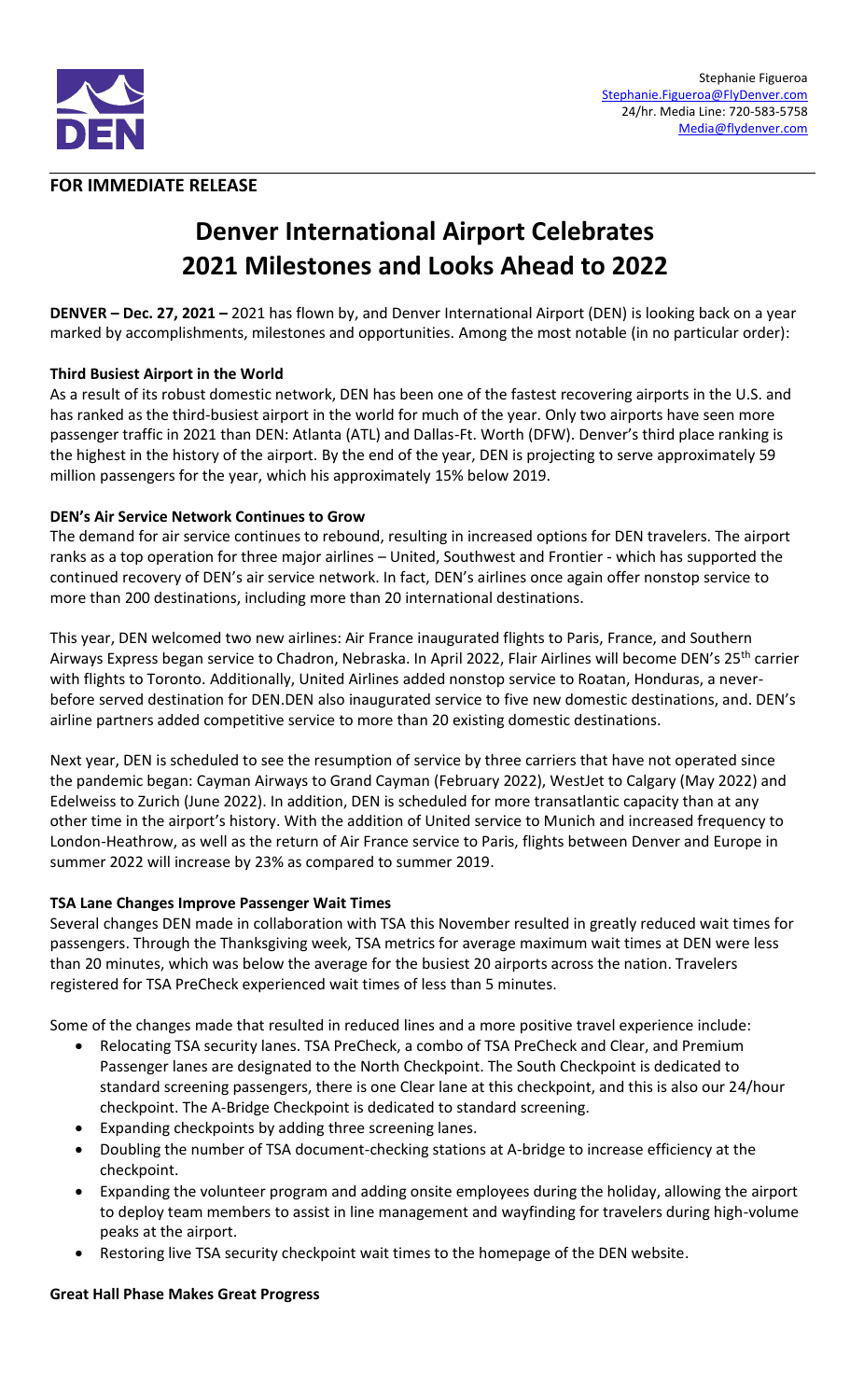DEN celebrated two major milestones on the Great Hall Project. The first milestone was the groundbreaking for Phase 2 in July, which will build a new security checkpoint on the northwest side of Level 6, widen the balcony for more capacity and install a new escalator that will take travelers who have passed through security on Level 6 directly to Level 4 to catch the train to the gates. In late October, DEN celebrated the completion of Phase 1 on time and under budget. This phase built new ticketing areas for United, Southwest and eventually Frontier with self-bag drop kiosks to help expedite the check-in process. Additionally, the project increased capacity of the Terminal by adding 31,000 square feet and added four new restrooms with larger stalls to accommodate travelers and their bags. Both phases will be complete within the \$770 million project budget.

In December, DEN announced its proposed plans for the Great Hall Completion, the final phase of the project which will complete the full build-out of the Great Hall including a new security checkpoint on the northeast side of Level 6, building out new ticketing areas for the remaining airlines, creating new meeting/greeting areas for both domestic and international arrivals and building a Center of Excellence and Equity in Aviation to help DEN build our future workforce, provide opportunities for youth and strengthen relationships within the community. If approved by Denver City Council, design of the \$1.3 billion Great Hall Completion will begin in early 2022, construction will start late 2022 and is expected to be complete between spring 2027 and summer 2028 with sections opening along the way.

# **Gate Expansion Progress**

In May, the curtain walls (or outer glass walls) of the remaining three expansion areas were completed allowing construction crews to focus entirely on the interior build-out. As 2021 wraps up, the Gate Expansion Program is reaching its final stretch toward completion next year. All the new gates on Concourse A-West, Concourse B-East and Concourse C-East will open in 2022, increasing gate capacity by 30%. This new space for DEN passengers will include upgraded seating options, new concessions, new art installations and more outdoor patio space.

# **Peña Boulevard Improvements**

This year, DEN completed upgrades to inbound Peña Boulevard between Jackson Gap Street and the Jeppesen Terminal to improve safety and operations. The project added acceleration/deceleration lanes to eliminate weaving patterns due to merging traffic. As a result, inbound Peña Boulevard now has three through lanes, as well as dedicated travel lanes from the Jackson Gap Street on-ramp. Additionally, a new Return-to-Terminal loop was opened at Jackson Gap Street allowing motorists a free-flowing route from outbound Peña back to the Terminal and a traffic signal was installed at Jackson Gap Street and 75<sup>th</sup> Avenue.

## **New Food and Lounge Options**

DEN continuously looks for ways to improve the passenger experience and did so this year with the opening of several new dining options and a new lounge. Both Snooze An A.M. Eatery and Shake Shack opened at DEN this summer on the mezzanine of Concourse B. Additionally, SweetWater Brewing Company, one of the largest craft brewers in the U.S., also opened its doors on Concourse B and Caribou Coffee in the Terminal opened in December. Earlier in the year, the American Express (NYSE: AXP) Centurion Lounge opened at DEN, becoming the airport's first non-airline lounge. The Centurion Lounge is located on the mezzanine level of Concourse C near Gate C46 on the east end of the concourse.

# **Alternative Methods for Passenger Flow to and from the Terminal and Concourses**

This fall, DEN released a Request for Information (RFI) seeking alternative methods for passengers to move between the Jeppesen Terminal and the concourses. Currently, passengers must take a train to access two of the three concourses. Although the train has an up time of 99.83%, DEN is looking for ways to build redundancy and provide passengers with options. RFI proposals are due on Jan. 11, 2022. At that time, DEN will complete a very thorough process to analyze solutions including the cost-benefit of each solution.

## **New CEO**

Following Kim Day's retirement after 13 years as DEN's CEO, Phillip A. Washington was nominated by Denver Mayor Michael Hancock and unanimously confirmed by the Denver City Council as the new CEO on July 12, 2021.

## **Vision 100**

This year, DEN CEO Phillip Washington launched Vision 100, a comprehensive and thoughtful plan to ensure the airport is ready and able to effectively serve and accommodate 100 million annual passengers in approximately 10 years. Vision 100 consists of four pillars and four guiding principles to guide the airport into the future. The four pillars are: powering our people, growing our infrastructure, maintaining what we have, expanding global connections. Along with these four pillars, are four guiding principles, which will be incorporated into the execution of each pillar and are just as critical to the airport's success: sustainability and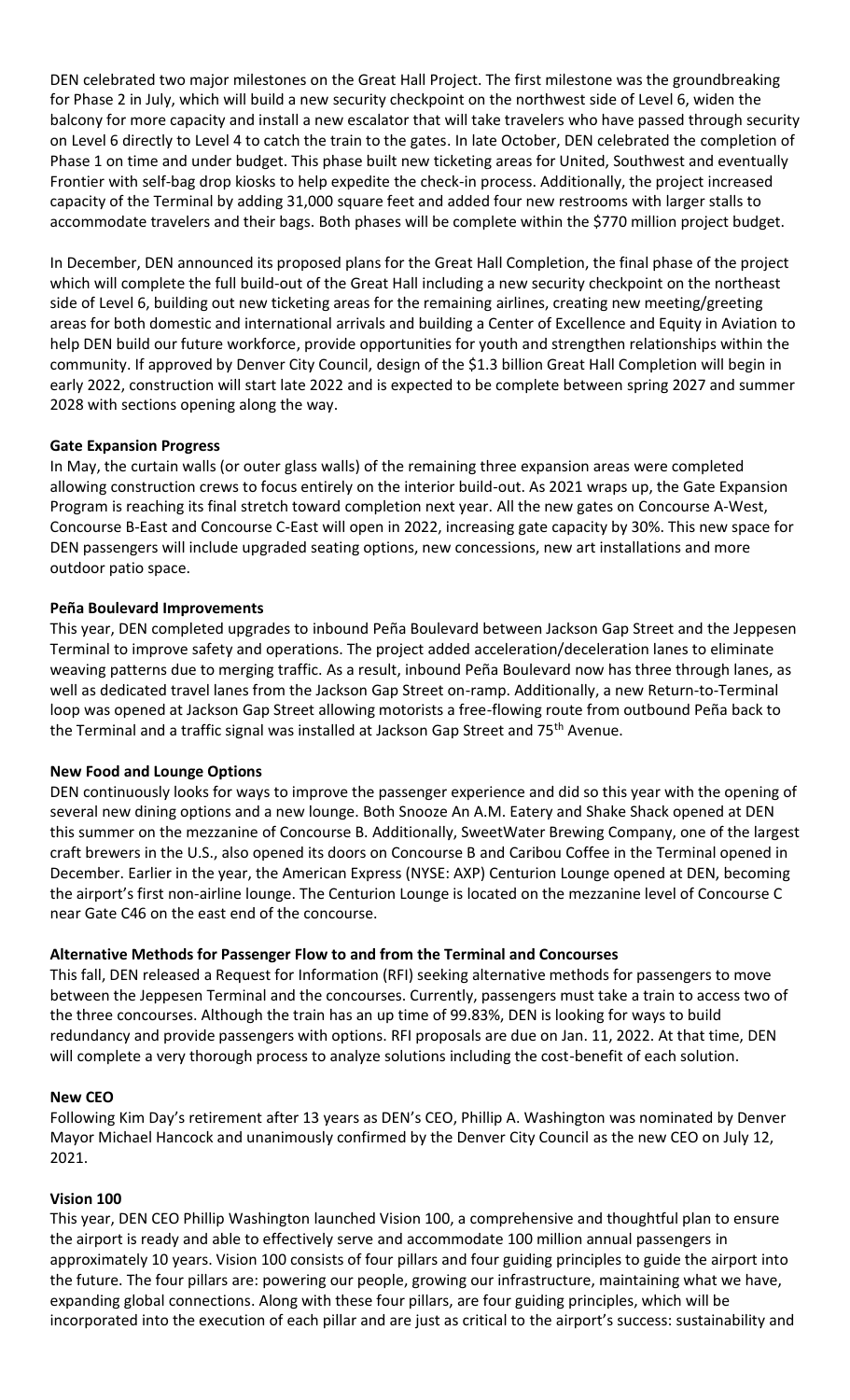resiliency; equity, diversity and inclusion; continuous stakeholder input/feedback; and enhancing the customer experience. Read more about [Vision 100 here.](https://www.flydenver.com/message_ceo_phillip_washington_vision_100_our_journey_100_million_passengers)

# **Community Advisory Committee**

To carry forth DEN's vision of providing excellence in service and support to the public, the airport announced the creation of the DEN Community Advisory Committee (CAC). The CAC will provide insight, guidance and advice to advance DEN's global reach, competitiveness and reputation as a leader in aviation as we prepare for 100 million passengers in approximately 10 years. The committee will consist of 15 community members, representing counties in the Denver metro and Boulder market areas. DEN will announce more details about the CAC including membership in 2022.

## **Our Green Mission**

In response to ongoing environmental challenges, DEN developed a comprehensive set of projects to reduce our environmental impacts that we plan to implement over the next five years as we work to become one of the greenest airports in the world. One of the projects initiated this year will expand our industry-leading renewable energy portfolio with two new solar projects. Construction on the first solar array is underway, with the project slated to enter commercial operation in the first quarter of 2022. The second solar array will start construction in the first quarter of 2022, with the project set to reach commercial operation in the third quarter of 2022.

Additionally, the B-West expansion, which included the opening of four new gates in November 2020, has earned Gold certification under the Leadership in Energy and Environmental Design (®LEED) program. This is the fifth building at DEN with a LEED certification, underscoring the airport's long-term commitment to sustainability.

# **Standard & Poor's Revised Outlook for DEN Revenue Bonds**

Standard & Poor (S&P) updated DEN's debt rating/outlook this fall from stable to positive. DEN maintained a strong credit rating through the pandemic and the revised outlook from stable to positive reflects DEN's strong recovery and financial performance.

# **Equity, Diversity and Inclusion in All Competitive Procurement Initiatives**

DEN announced changes to it procurement process to help improve opportunities that promote economic equity by engaging a more diverse and inclusive community of vendors and contractors. Some of the equity enhancements to the procurement process include adding Equity, Diversity and Inclusion (EDI) language to competitive solicitations, requiring an Equity Plan submission as part of proposals, implementing new components of training for the evaluation panel participants and enhancing communications to and about potential contract partners. This approach will not only help fortify the growth and sustainability of small businesses, but it enriches DEN's business with unique, balanced and equitable perspectives and approaches to project completion.

## **Accolades for Outstanding Operations**

We are proud to say that DEN received the Balchen/Post Award, a national recognition for airports with outstanding snow and ice removal programs that maintain airport operations during challenging winter conditions. DEN was named the top airport in the category of large commercial airports. This was the third time in five years that DEN has won this prestigious award. DEN also won several best-in-class fleet maintenance awards including ranking #1 for the Green Fleet Awards for the 7<sup>th</sup> year in a row and 11<sup>th</sup> in the Government Fleet awards (top-ranking airport).

Additionally, the airport completed its annual facility and operations inspection by the Federal Aviation Administration (FAA) and Federal inspectors found no discrepancies between DEN operations and FAA operating standards. This is the fifth year that DEN has passed the annual inspection with no discrepancies.

Lastly, the people have spoken, and DEN took the number-one spot in the USA Today 10Best Awards as Best Large Airport! A panel of experts partnered with 10Best editors to pick the initial Large Airport nominees, and the top 10 winners were determined by popular vote. Per the publication, "Denver International Airport ranks among the most visually striking in North America, and it also wins points for its stellar art collection and abundant dining options. Unlike some of the big, more congested airports further east, Denver has a light and airy feel, with most everything in easy walking distance." Thanks to all who voted for DEN as the Best Large Airport!